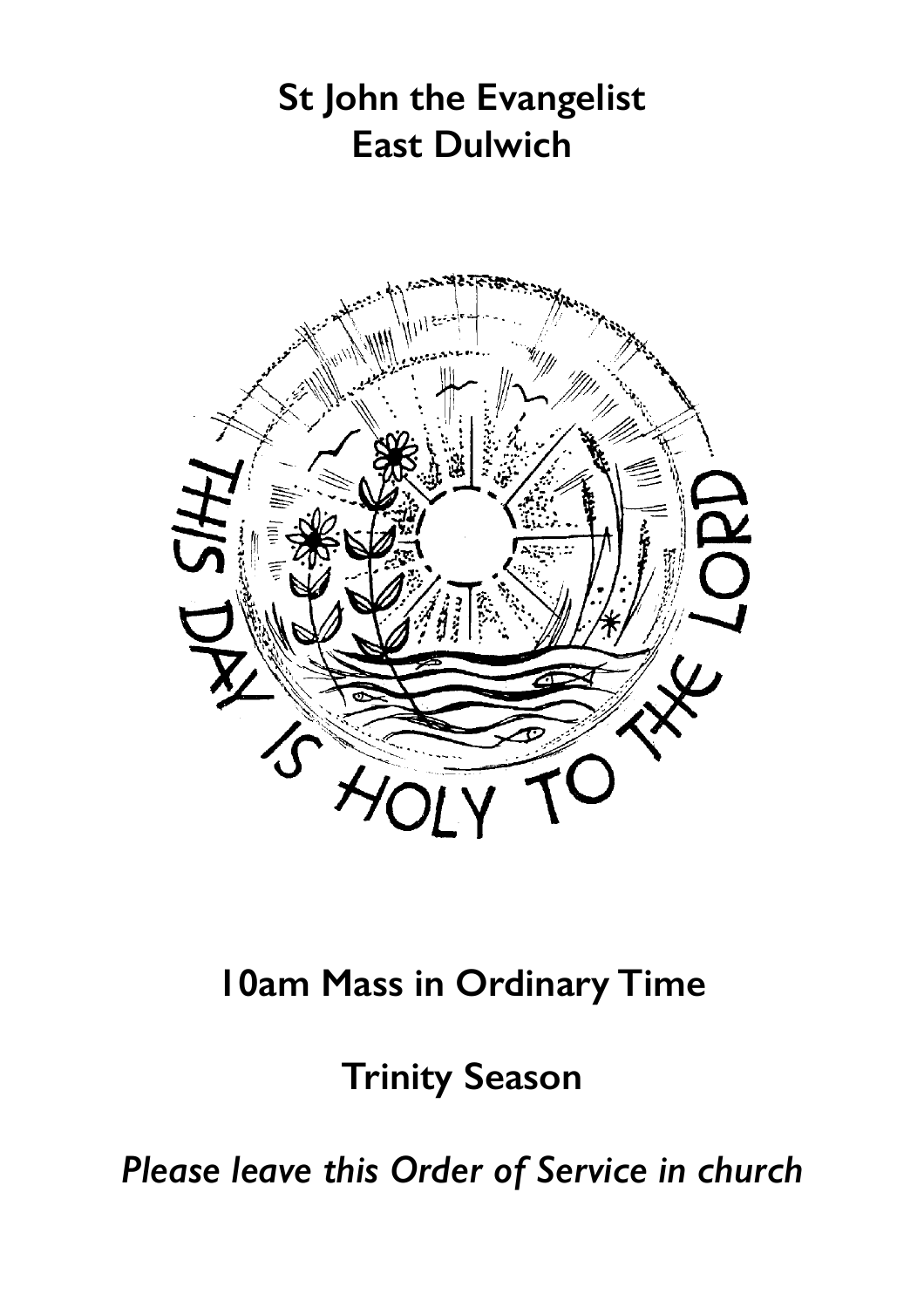## **WELCOME AND PRAYER OF PREPARATION**

**Almighty God, to whom all hearts are open, all desires known, and from whom no secrets are hidden: cleanse the thoughts of our hearts by the inspiration of your Holy Spirit, that we may perfectly love you, and worthily magnify your holy name; through Christ our Lord. Amen.**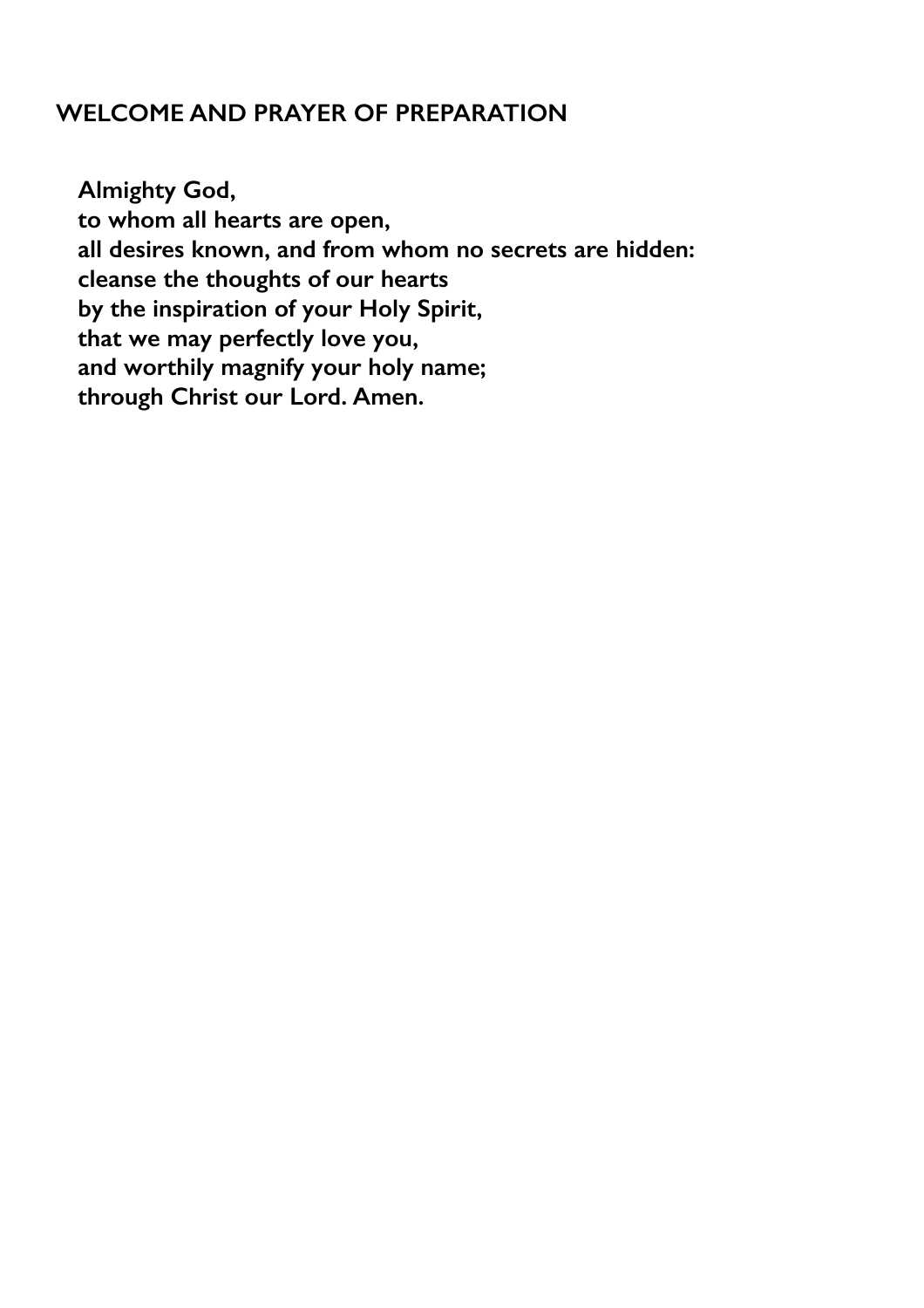#### **GREETING**

In the name of the Father, and of the Son and of the Holy Spirit. **Amen.**

The Lord be with you **And also with you.**

# **INTRODUCTION**

# **PRAYER OF PENITENCE**

**Almighty God, our heavenly Father, we have sinned against you and against our neighbour in thought and word and deed, through negligence, through weakness, through our own deliberate fault. We are truly sorry and repent of all our sins. For the sake of your Son Jesus Christ, who died for us, forgive us all that is past and grant that we may serve you in newness of life to the glory of your name. Amen.**

# **THE ABSOLUTION**

Almighty God, who forgives all who truly repent, have mercy upon you, pardon and deliver you from all your sins, confirm and strengthen you in all goodness, and keep you in life eternal; through Jesus Christ our Lord. **Amen.**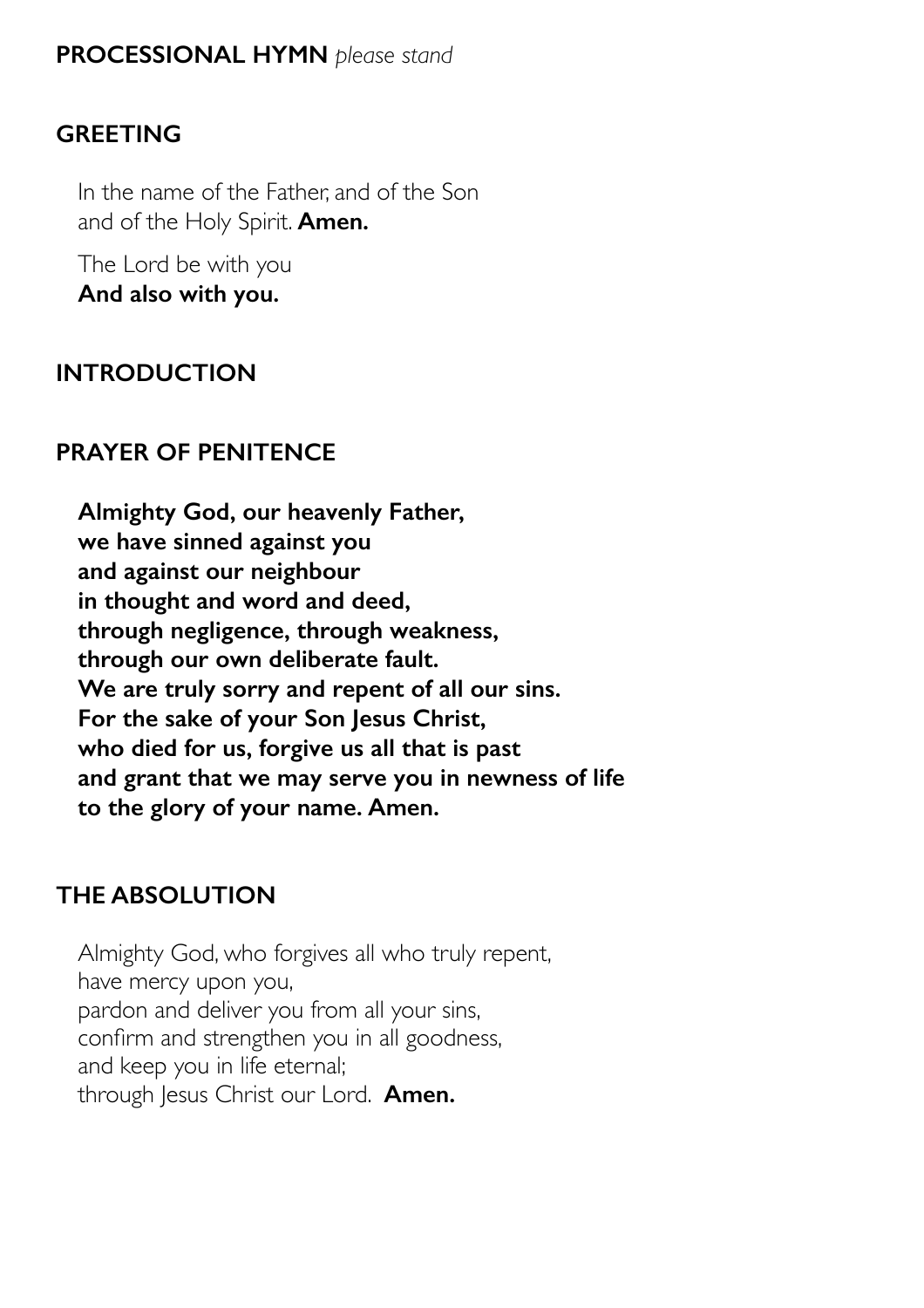#### **GLORIA IN EXCELSIS**

**Glory to God in the highest, and peace to his people on earth. Lord God, heavenly King, almighty God and Father, we worship you, we give you thanks, we praise you for your glory.**

**Lord Jesus Christ, only Son of the Father: Lord God, Lamb of God, you take away the sin of the world: have mercy on us; you are seated at the right hand of the Father: receive our prayer.**

**For you alone are the Holy One, you alone are the Lord, you alone are the Most High, Jesus Christ, with the Holy Spirit, in the glory of God the Father. Amen.**

**THE COLLECT** *we respond, "Amen"* 

#### **READINGS AND PSALM** *please sit*

This is the word of the Lord. **Thanks be to God.**

## **GOSPEL ACCLAMATION or GRADUAL HYMN**

#### **GOSPEL READING** *please stand*

The Lord be with you **and also with you**

Hear the Gospel of our Lord Jesus Christ according to *N*  **Glory to you, O Lord.**

*at the end* 

This is the Gospel of the Lord. **Praise to you, O Christ.**

**SERMON** *please sit*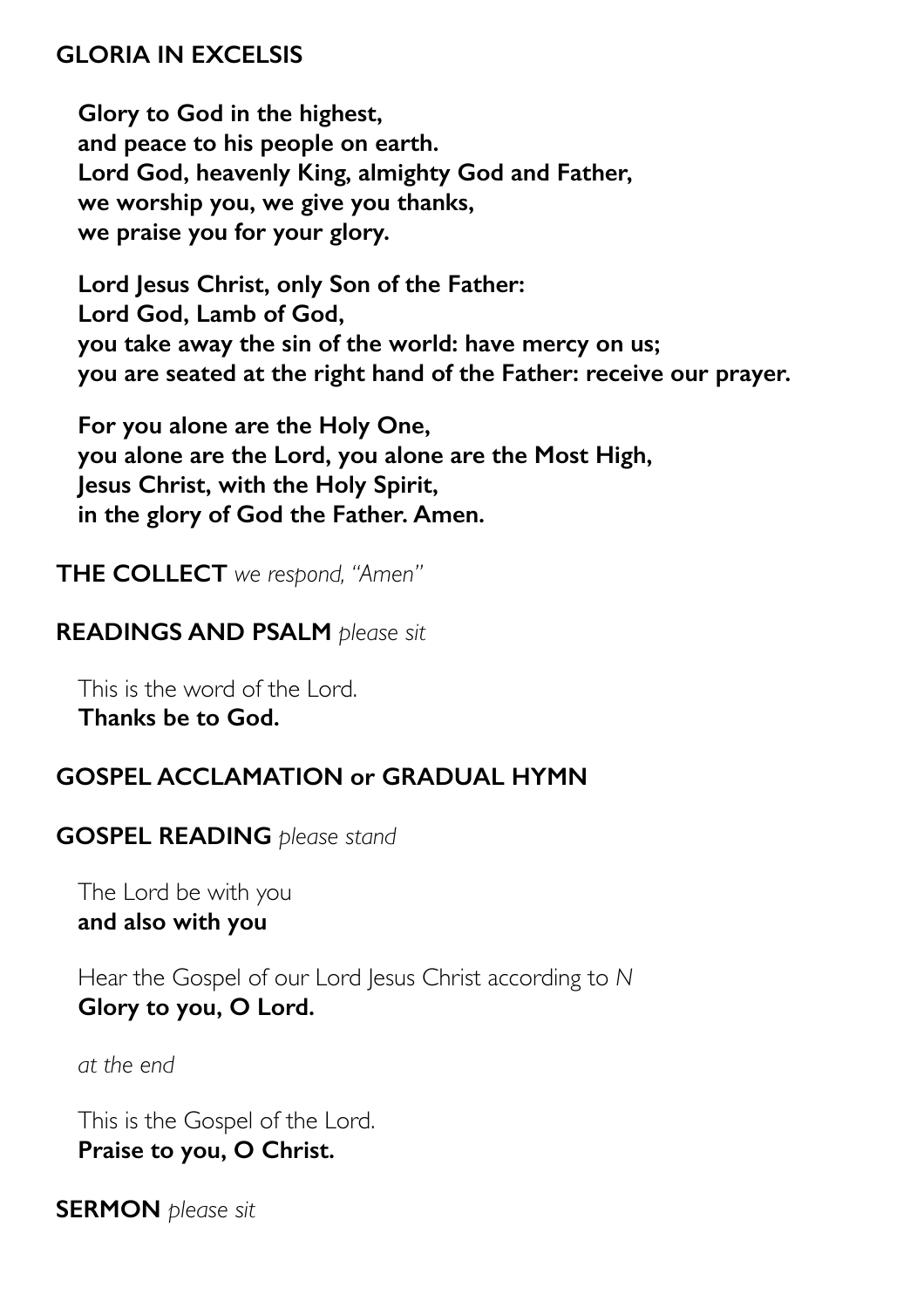**We believe in one God, the Father, the Almighty, maker of heaven and earth, of all that is, seen and unseen. We believe in one Lord, Jesus Christ, the only Son of God, eternally begotten of the Father, God from God, Light from Light, true God from true God, begotten, not made, of one Being with the Father; through him all things were made. For us and for our salvation he came down from heaven, was incarnate from the Holy Spirit and the Virgin Mary and was made flesh. For our sake he was crucified under Pontius Pilate; he suffered death and was buried. On the third day he rose again in accordance with the Scriptures; he ascended into heaven and is seated at the right hand of the Father. He will come again in glory to judge the living and the dead, and his kingdom will have no end. We believe in the Holy Spirit, the Lord, the giver of life, who proceeds from the Father and the Son, who with the Father and the Son is worshipped and glorified, who has spoken through the prophets. We believe in one holy catholic and apostolic Church. We acknowledge one baptism for the forgiveness of sins. We look for the resurrection of the dead, and the life of the world to come. Amen.**

## **PRAYERS OF INTERCESSION** *please sit*

Lord, in your mercy, **hear our prayer.**

Merciful Father, **accept these prayers for the sake of your Son, our Saviour Jesus Christ. Amen.**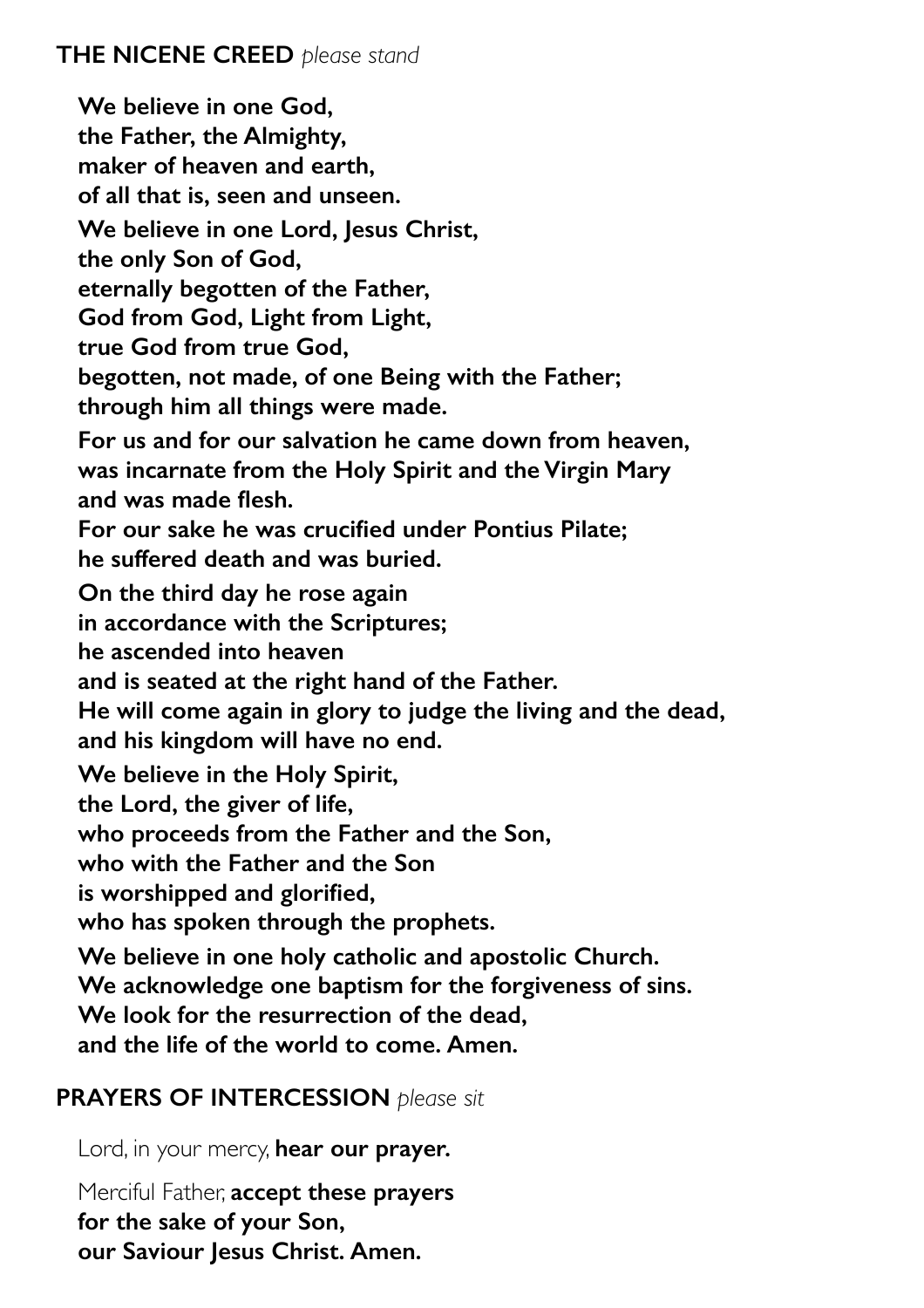#### **THE PEACE** *please stand*

The peace of the Lord be always with you **and also with you.**

Let us offer one another a sign of peace.

# **OFFERTORY HYMN**

# **OFFERTORY PRAYER**

Yours, Lord, is the greatness, the power, the glory, the splendour, and the majesty; for everything in heaven and on earth is yours.

**All things come from you, and of your own do we give you.**

# **THE EUCHARISTIC PRAYER**

The Lord be with you **and also with you.**

Lift up your hearts. **We lift them to the Lord.**

Let us give thanks to the Lord our God. **It is right to give thanks and praise.**

*The president gives thanks for God's goodness* 

**Holy, holy, holy Lord, God of power and might, heaven and earth are full of your glory. Hosanna in the highest. Blessed is he who comes in the name of the Lord. Hosanna in the highest.**

*The president recalls the Last Supper* 

Great is the mystery of faith **Christ has died Christ is risen Christ will come again** *The president recalls God's mighty acts* 

… almighty Father, for ever and ever. **Amen**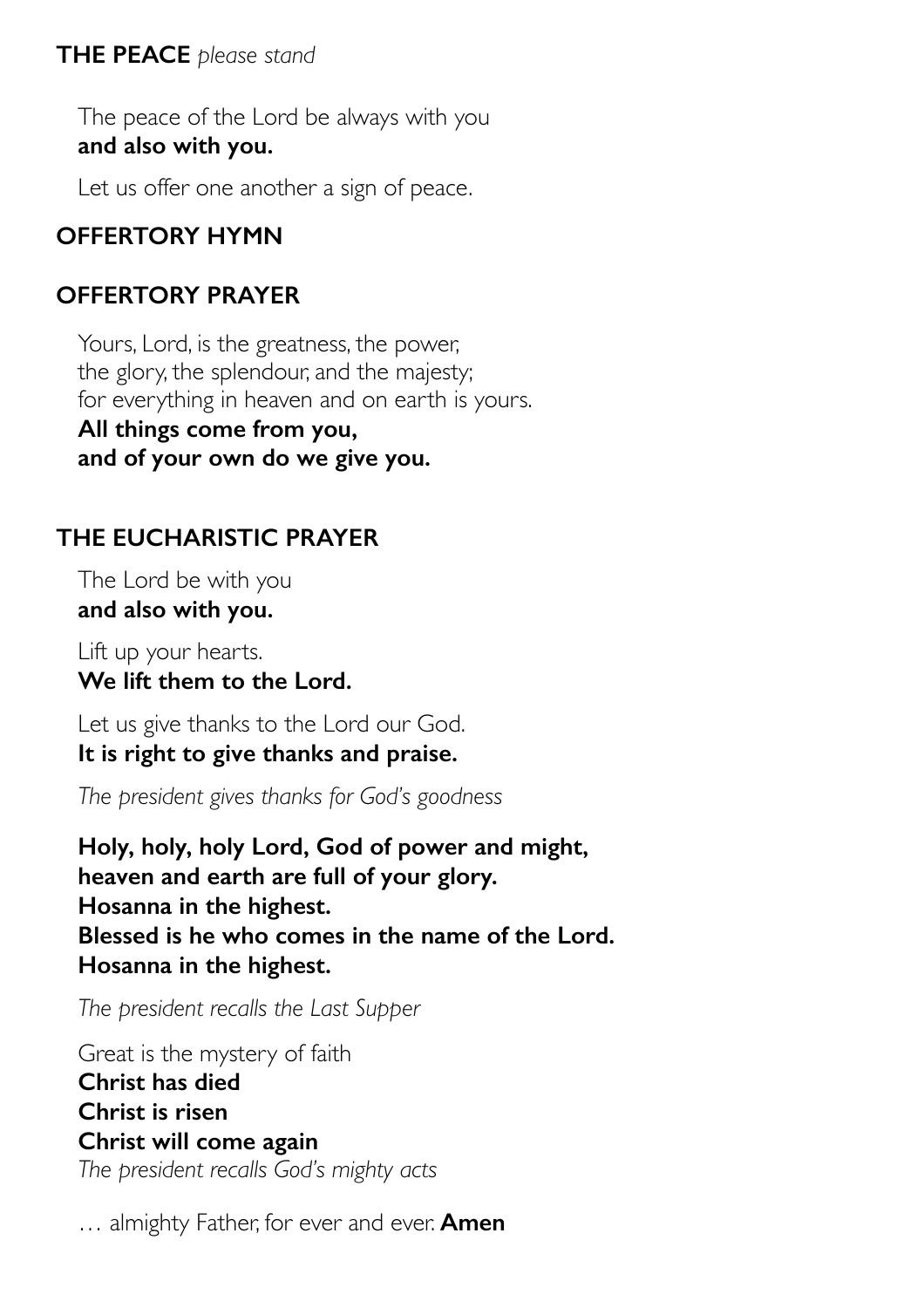#### **THE LORD'S PRAYER** *please sit*

**Our Father, who art in heaven, hallowed be thy name; thy kingdom come; thy will be done; on earth as it is in heaven. Give us this day our daily bread. And forgive us our trespasses, as we forgive those who trespass against us. And lead us not into temptation; but deliver us from evil. For thine is the kingdom, the power, and the glory for ever and ever. Amen**

## **BREAKING OF THE BREAD**

We break this bread to share in the body of Christ **Though we are many, we are one body, because we all share in one bread.**

## **AGNUS DEI**

- **O Lamb of God, that takest away the sins of the world, have mercy upon us.** *x 2*
- **O Lamb of God, that takest away the sins of the world, grant us thy peace.**

*OR:* 

**Jesus, Lamb of God, have mercy on us,**

**Jesus, bearer of our sins, have mercy on us,**

**Jesus, redeemer of the world, grant us peace.**

# **GIVING OF COMMUNION**

Jesus is the Lamb of God who takes away the sin of the world. Blessed are those who are called to his supper. **Lord, I am not worthy to receive you, but only say the word, and I shall be healed.**